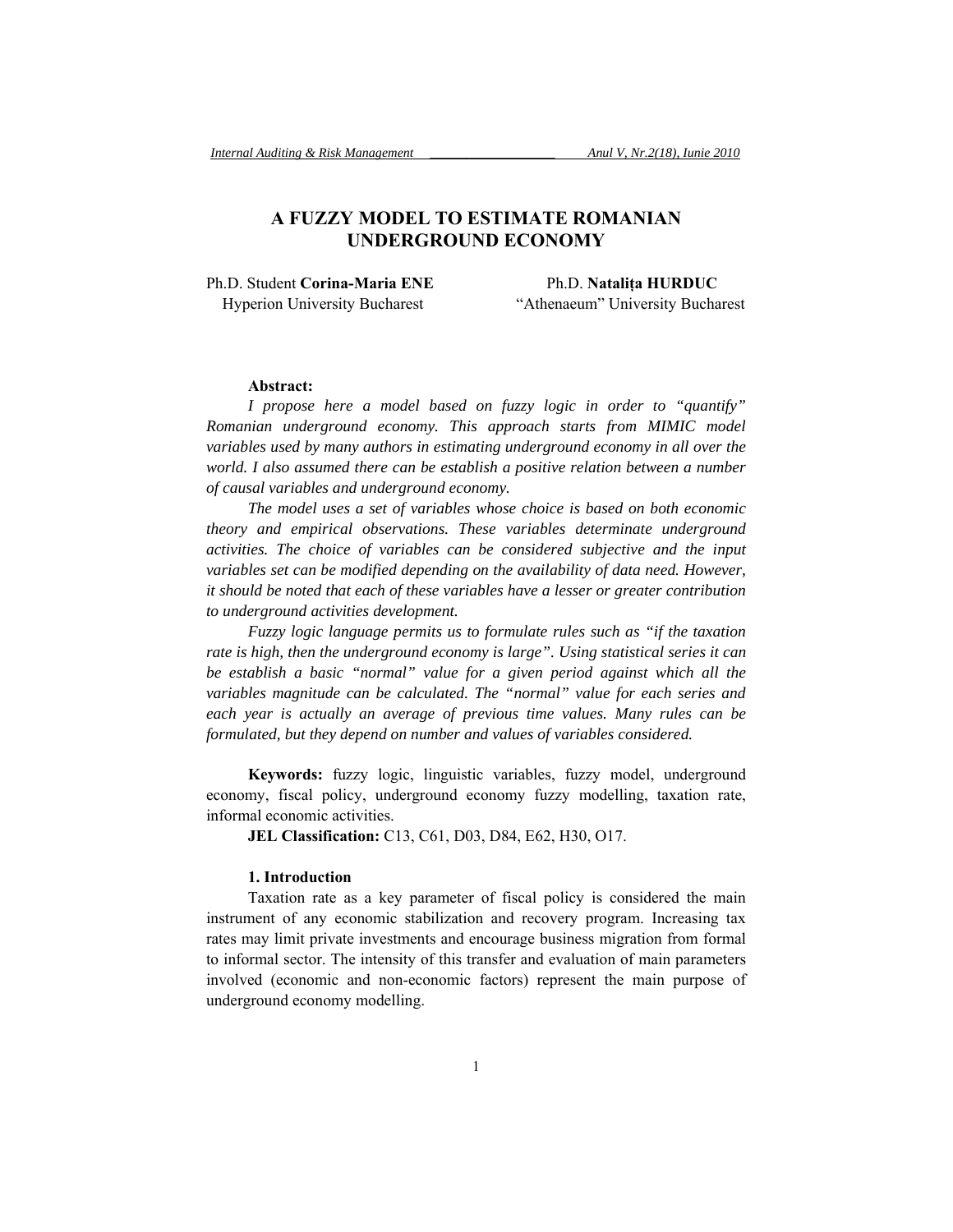Underground economy estimation is difficult but not impossible. It is a real challenge for economic experts who concluded that any change in underground economy size is reflected by a change of main macroeconomic indicators. Based on these considerations there have been developed various models in order to facilitate the evaluation of causes and effects of informal economic activities and to estimate the size and dynamics of underground economy.

# **2. Preconditions of fuzzy logic application in economics**

The universe is composed of several elements that can not be strictly defined or delimited. Starting from such observation, Lotfi Zadeh (considered the father of fuzzy logic) has decided to extend the two logical values defined by the pair  $\{0, 1\}$ to a continuous range [0, 1] by using a gradual transition from false to true<sup>1</sup>.

Fuzzy sets are actually an extension of the mathematical set concept. A mathematical set is a collection of same feature objects. Fuzzy sets use more than one condition to establish a belonging criterion. Let's see the set of active persons from economy. A young man of 30 years old is certainly a part of this set, but an old person is excluded. What about persons of 40, 50, 60 or even 70 years old? Zadeh introduced the concept of membership level that allows a gradual transition from a set to another. The membership degree to a set is the main feature of a fuzzy set.

The membership degree is a precisely concept, but represents a subjective indicator depending on a certain context. Linguistic variables are another feature of fuzzy sets. Similar to arithmetical variables which are numerical values, fuzzy variables are specific values as words or sentences. The set of linguistic variables is generally named terms. Each member from a set of terms is a fuzzy variable defined on a basic variable.

Binary logic has emerged with language study. Sentences are true or false assertions, but not both simultaneously. However, a fuzzy logic sentence can be true or false, but it may have an intermediate value as "almost true", for example.

Fuzzy set theory and fuzzy functions are widely applied in computer science, systems analysis, electrical and electronic engineering and other complementary fields. Expert systems development supported fuzzy logic which has already taken place in our lives without even realize (automotive industry applications, domestic electronics etc.).

l

<sup>&</sup>lt;sup>1</sup> Jantzen Jan – Tutorial on Fuzzy Logic, Technical University of Denmark, Department of Automation, Tech. Report no 98-E 868, 19 August 1998, pag. 2.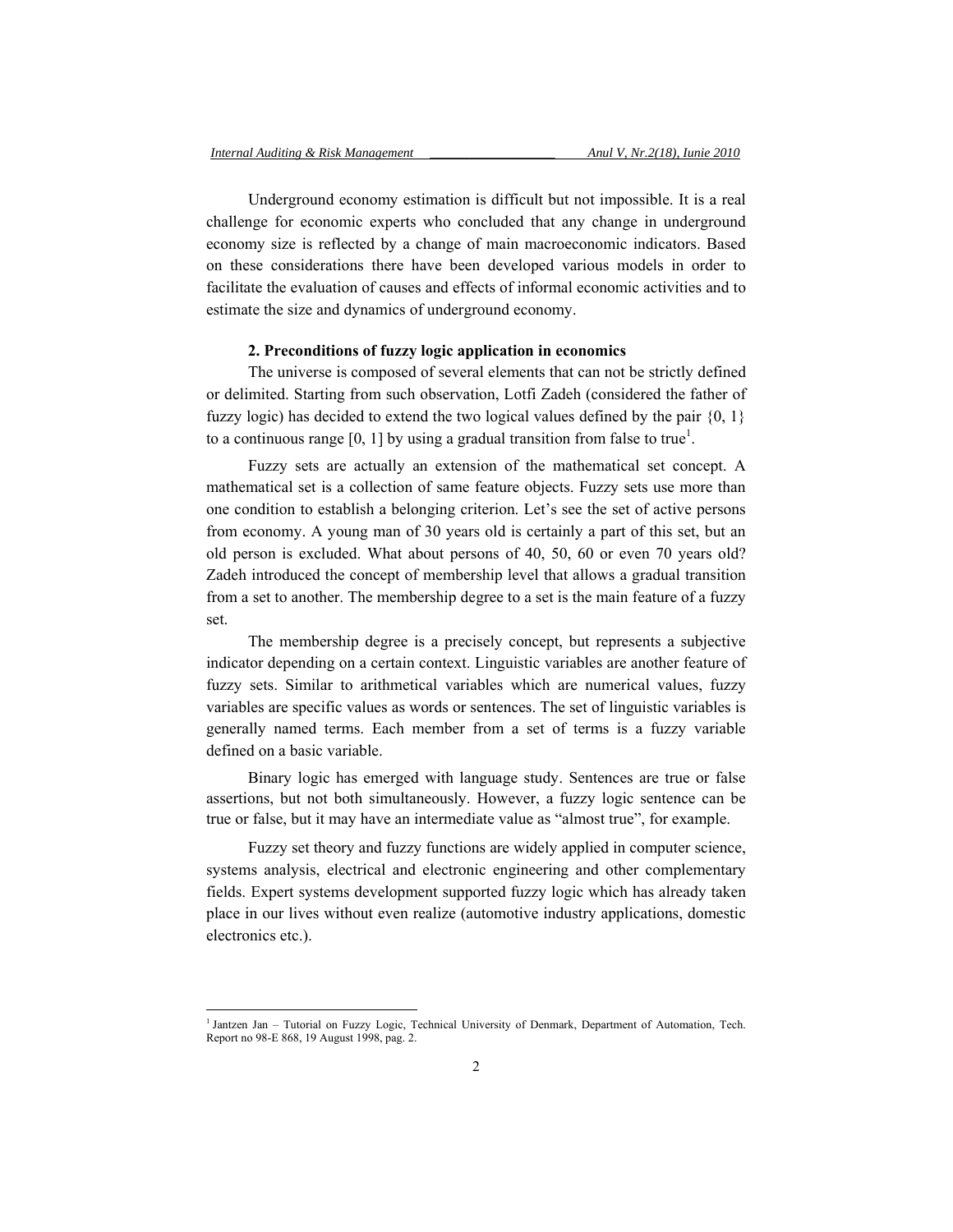Although mostly used in sciences, the convenience of applying fuzzy logic in the social sciences has been limited for more or less psychological reasons. This is the case of economics. Timid attempts to use the theory of fuzzy sets in econometrics<sup>1</sup> occurred only after the mid-90s. This is the period when it has been tried to use fuzzy logic for non-linearity regression modelling and for investment behaviour prediction on a base of interest rate and transactions<sup>2</sup>.

#### **3. Methodological aspects**

l

I've proposed to measure Romanian underground economy using a method not frequently exploited by economic problems analysis. I'm taking about a technique based on fuzzy sets. It requires a completely different methodology than all the other methods used for the same purpose.

The method is based on inductive premises like "if GDP per capita is high, then the underground economy is large" or "if taxation is excessive, tax evasion is high". To confer a membership degree to such as subjective variables depends largely on user experience.

This approach uses some concepts taken from MIMIC model. I refer to causal variables processed, namely the share of direct taxation in GDP (DIR), the share of indirect taxation in GDP (INDIR), GDP per capita Index in USD (PIBL), unemployment rate (SOM) and the corruption index (IPC). The analysed period is 1990 to 2007. The results of fuzzy approach are represented by underground economy size for 1992 – 2007 periods. Data corresponding to 1991 and 1992 are use to built arithmetic and harmonic means.

Choosing the variables listed above are not scientific motivated, but it is influenced by earlier models. I have assumed there are an interdependence relationship between these variables and underground economy. I consider that "if taxation is high and unemployment rate is high and corruption index is high and GDP per capita is low then underground economy is certainly large". This is only one of model specification, but we could create a lot of different versions:

 "If taxation is high and unemployment rate has a medium level and corruption index is slow then underground economy is medium size";

<sup>&</sup>lt;sup>1</sup> First paper in economic fuzzy logic was published by Lindstrom T., A fuzzy Design of the Willingness to Invest in Sweden, Journal of Economic Behaviour and Organization, 36, 1-17, 1998.

<sup>&</sup>lt;sup>2</sup> Draeseke Robert, Giles David E.A. – A Fuzzy Logic Approach to Modelling the Underground Economy, WP, Department of Economics, University of Victoria Research Grant #38163-28200, Canada, 2000, pag. 2-3.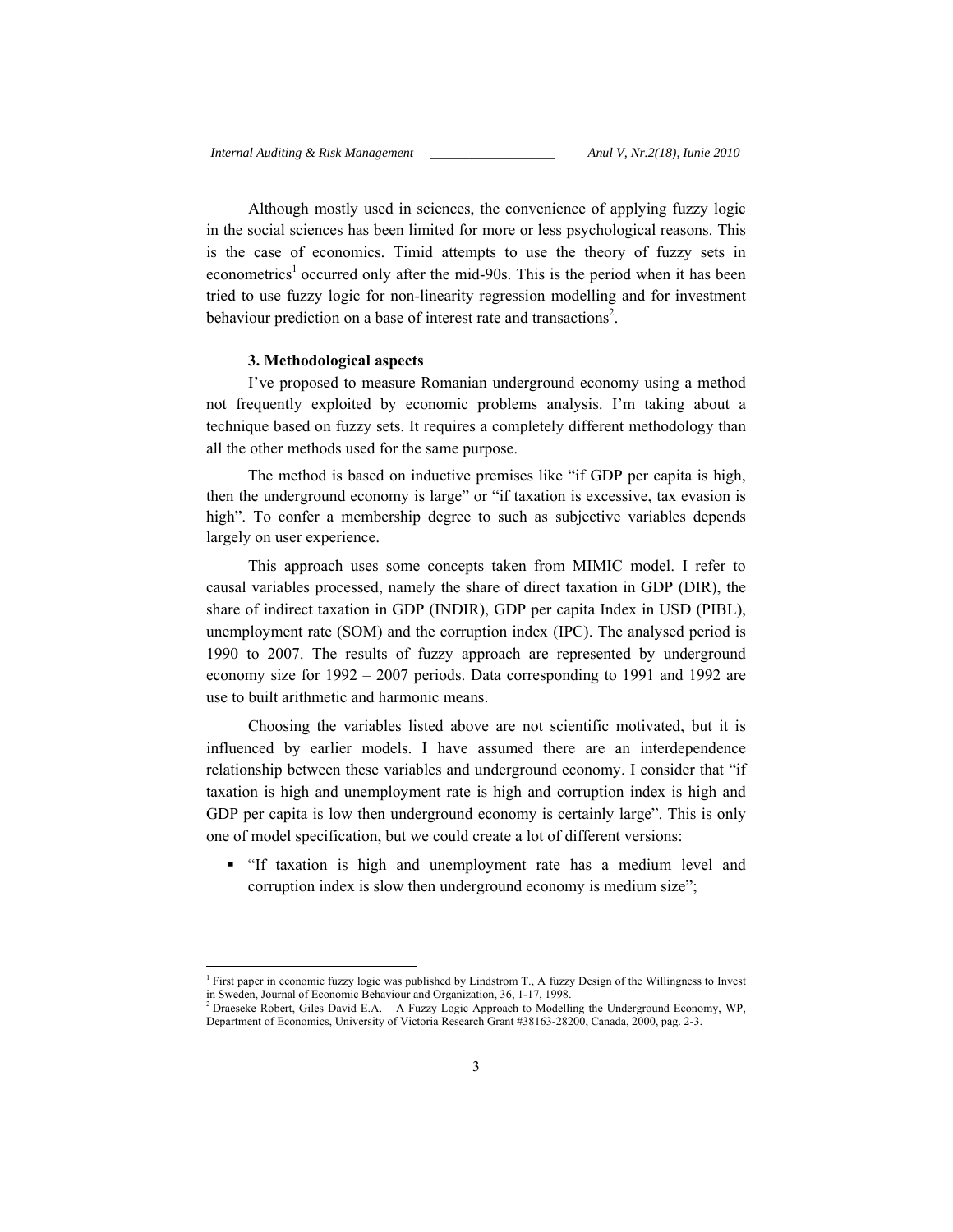- "If taxation is medium and unemployment rate is slow and GDP per capita is high and corruption index is low then underground economy is certainly insignificant";
- "If taxation is excessive and unemployment rate is high and corruption index is excessive and GDP per capita is medium then underground economy is large".

The choice of causal variables is subjective, but also subjective is fuzzy sets limits specification. The border between a "high taxation" and an "excessive taxation" is determined by personal choice.

Given the explanations above, I defined fuzzy sets for each of mentioned causal variables. Then I associated subjective levels with subjective values. The next step was to formulate decision rules and to establish the subjective level of underground economy using fuzzy operators. These steps were followed for each year of the data series.

Using moving average process I created a scale and I identified the subjective levels "excessive", "high", "normal", "low", "very low". The final level of underground economy for period 1992 – 1999 was subsequently adjusted because I did not take account of possible cycles that could occur in numerical data series.

The average value of the prior period was considered a "normal" value for each series. For example, the "normal" related to a variable for 2000 is the average value of the period from 1990 to 1999.

Levels around normal value were obtained as follows:

- "high": normal value  $+$  standard deviation;
- $,$  excessive": normal value + 2 x standard deviation;
- ... low": normal value standard deviation ;
- "very low": normal value 2 x standard deviation.

In other words, the algorithm is generally as:

| Very low          | Low           | Normal  | High          | Excessive         |
|-------------------|---------------|---------|---------------|-------------------|
| (FS)              | (S)           | (N)     | (M)           | (FM)              |
| Average value $-$ | Average value | Average | Average value | Average value $+$ |
| $2*ST.DEV$        | $-$ ST DEV.   | value   | $+$ ST DEV.   | $2*ST.DEV$        |

Table 1 represents levels corresponding to INDIR variable (the share of indirect taxation in GDP). The calculation of levels for other variables is similar. The coloured cells means possible membership levels for variable INDIR.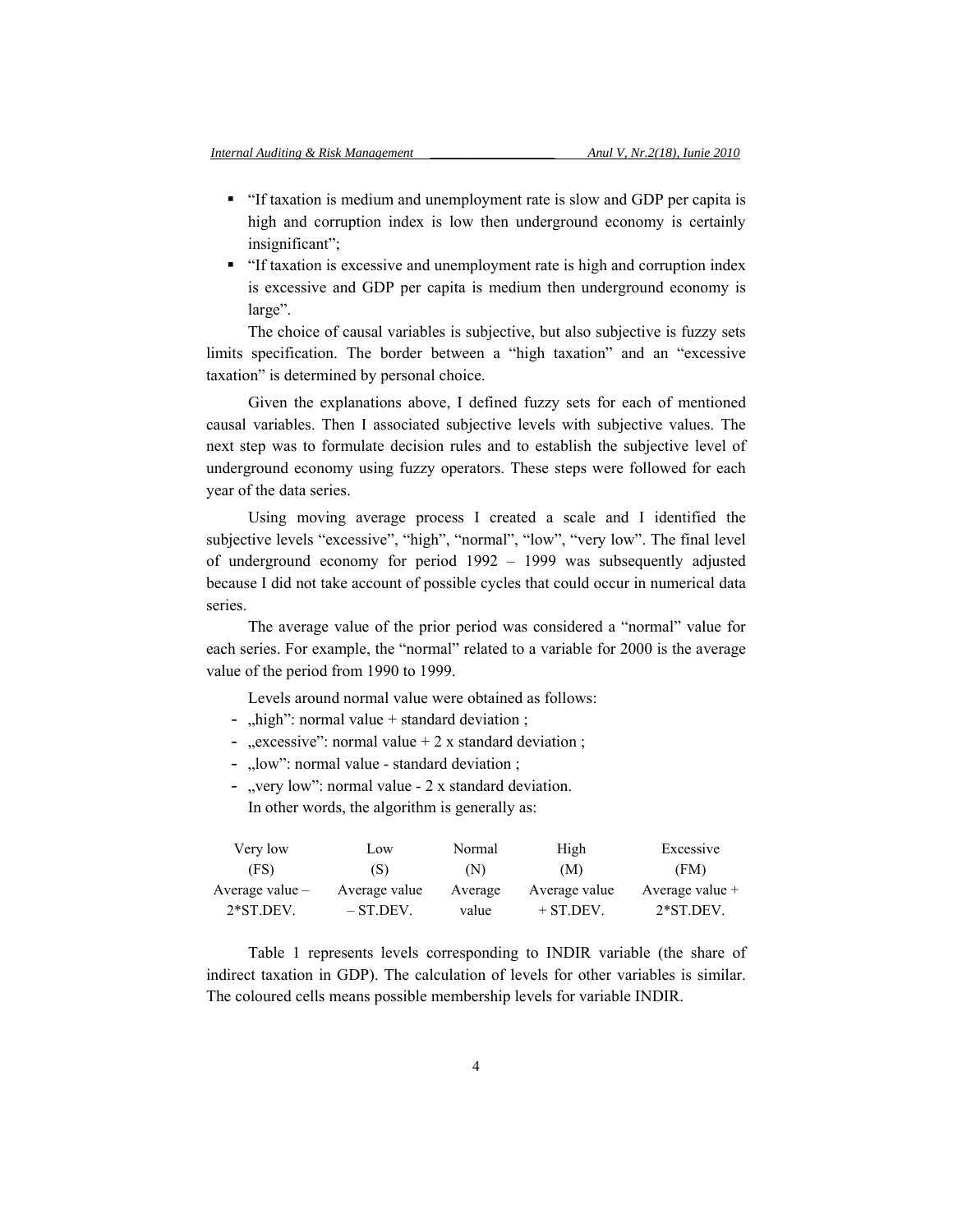In 1992, the real value of this variable is 24.99%. This value must be properly framed on the membership levels:

| Very low | Low     | Normal  | High    | Excessive |
|----------|---------|---------|---------|-----------|
| (FS)     | (S)     | (N)     | (M)     | (FM)      |
| 15.6249  | 19.7680 | 23.9111 | 28.0542 | 32.1973   |

*Table 1* 

|      | <b>Very low</b><br>(FS) | Low<br>(S) | <b>Normal</b><br>(N) | <b>High</b><br>(M) | <b>Excessive</b><br>(FM) | Original<br>series<br>$(*GDP)$ |
|------|-------------------------|------------|----------------------|--------------------|--------------------------|--------------------------------|
| 1990 |                         |            |                      |                    |                          | 20.98                          |
| 1991 |                         |            |                      |                    |                          | 26.84                          |
| 1992 | 15.6249                 | 19.7680    | 23.9111              | 28.0542            | 32.1973                  | 24.99                          |
| 1993 | 18.2806                 | 21.2759    | 24.2712              | 27.2664            | 30.2617                  | 28.98                          |
| 1994 | 18.6592                 | 22.0537    | 25.4481              | 28.8426            | 32.2371                  | 18.10                          |
| 1995 | 15.1575                 | 19.5677    | 23.9779              | 28.3881            | 32.7983                  | 11.47                          |
| 1996 | 8.9843                  | 15.4384    | 21.8924              | 28.3465            | 34.8006                  | 11.99                          |
| 1997 | 6.5176                  | 13.4977    | 20.4778              | 27.4578            | 34.4379                  | 19.09                          |
| 1998 | 7.3425                  | 13.8234    | 20.3043              | 26.7852            | 33.2661                  | 15.77                          |
| 1999 | 7.3045                  | 13.5525    | 19.8004              | 26.0484            | 32.2963                  | 15.82                          |
| 2000 | 7.3554                  | 13.3789    | 19.4025              | 25.4260            | 31.4495                  | 14.88                          |
| 2001 | 7.2405                  | 13.1157    | 18.9909              | 24.8661            | 30.7413                  | 11.23                          |
| 2002 | 6.2785                  | 12.3114    | 18.3443              | 24.3773            | 30.4102                  | 10.16                          |
| 2003 | 5.3022                  | 11.5084    | 17.7147              | 23.9209            | 30.1272                  | 11.62                          |
| 2004 | 4.9160                  | 11.0975    | 17.2791              | 23.4606            | 29.6421                  | 10.58                          |
| 2005 | 4.4276                  | 10.6301    | 16.8326              | 23.0352            | 29.2377                  | 9.92                           |
| 2006 | 3.9286                  | 10.1647    | 16.4009              | 22.6370            | 28.8731                  | 9.41                           |
| 2007 | 3.4464                  | 9.7180     | 15.9897              | 22.2613            | 28.5329                  | 6.49                           |

**Fixing subjective levels for variable INDIR** 

*Source*: own calculation.

Anyone could note that the actual real value (corresponding to 1992) can be placed somewhere between "normal" and "high". What can we do? One of fuzzy logic advantage is that not required choosing a single level, but provides a choice of two or more. I established confidence rates, another subjective element. These membership degrees or confidence rates were built using harmonic mean.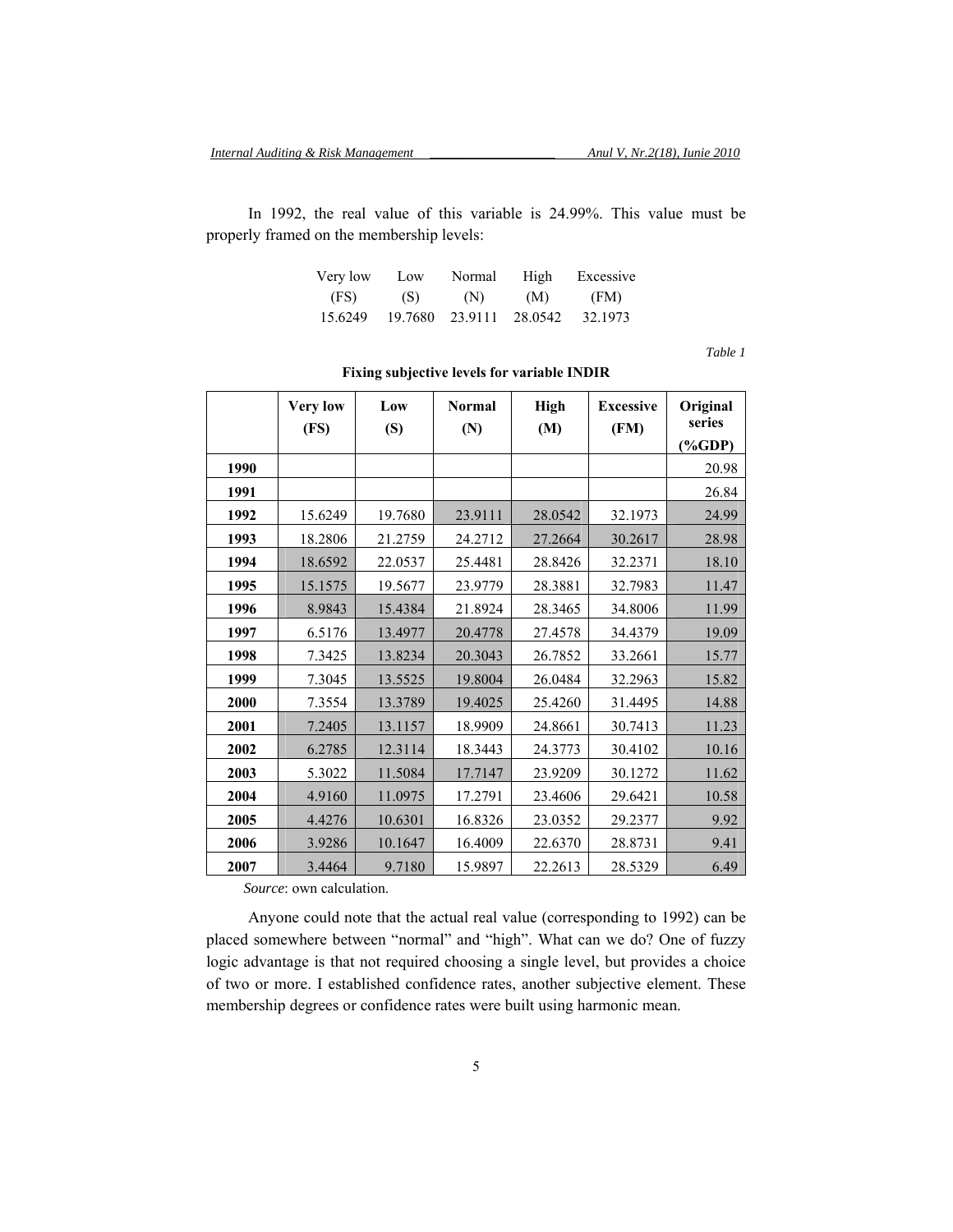The assigned values for variable INDIR confidence rates are:

| Very low | Low    | Normal | High   | Excessive |
|----------|--------|--------|--------|-----------|
| (FS)     | (S)    | (N)    | (M)    | (FM)      |
| 0.0675   | 0.1352 | 0.1965 | 0.2551 | 0.3122    |

The associated values sum equal to 1. Observations values exceeding the upper or lower limit are treated as extreme limits. Perfect membership (complete membership) is reflected by value 1, and 0 indicates lack of belonging.

The next step is to formulate the production rules. They will determine the individual membership level for each variable. By combining these levels it will be generated underground economy size. The production rules are arbitrary.

Table 2 offer some possible production rules corresponding to causal variables for 1992:

*Table 2* 

| Rule number    | <b>Causal variables</b> |              |             |            |              | <b>ECINF</b> | <b>Membership degree</b> |
|----------------|-------------------------|--------------|-------------|------------|--------------|--------------|--------------------------|
|                | <b>DIR</b>              | <b>INDIR</b> | <b>PIBL</b> | <b>SOM</b> | $_{\rm IPC}$ |              | (Confidence rate)        |
| $\mathbf{1}$   | FM                      | N            | FS          | N          | M            | R            | 0.8                      |
| $\overline{2}$ | FM                      | N            | FS          | N          | FM           | МE           |                          |
| 3              | FM                      | N            | <b>FS</b>   | М          | <b>FM</b>    | R            | 0.8                      |
| $\overline{4}$ | FM                      | N            | FS          | M          | М            | ME           | 0.8                      |
| 5              | FM                      | N            | S           | N          | М            | МE           | 0.8                      |
| 6              | FM                      | N            | S           | N          | FM           | R            | 0.8                      |
| 7              | <b>FM</b>               | N            | S           | M          | FM           | R            | 1                        |
| 8              | FM                      | N            | S           | M          | М            | ME           | 0.8                      |
| 9              | FM                      | M            | FS          | N          | М            | ME           | 1                        |
| 10             | FM                      | M            | <b>FS</b>   | N          | <b>FM</b>    | <b>ME</b>    | 0.8                      |
| 11             | FM                      | M            | <b>FS</b>   | M          | <b>FM</b>    | R            | 0.8                      |
| 12             | FM                      | M            | FS          | M          | М            | R            | 0.8                      |
| 13             | FM                      | M            | S           | N          | М            | МE           | 0.8                      |
| 14             | FM                      | M            | S           | N          | <b>FM</b>    | R            | 1                        |
| 15             | FM                      | M            | S           | M          | FM           | R            | 1                        |
| 16             | FM                      | M            | S           | М          | М            | МE           |                          |

**Possible production rules (1992)** 

*Source:* own calculation

*Note:* DIR - the share of direct taxation in GDP, INDIR - the share of indirect taxation in GDP, PIBL - GDP per capita Index in USD, SOM - unemployment rate, IPC the corruption index;

 $FS - very low, S - low, N - normal, M - high, FM - excessive, E - extremely high,$  $R - very high, ME - medium.$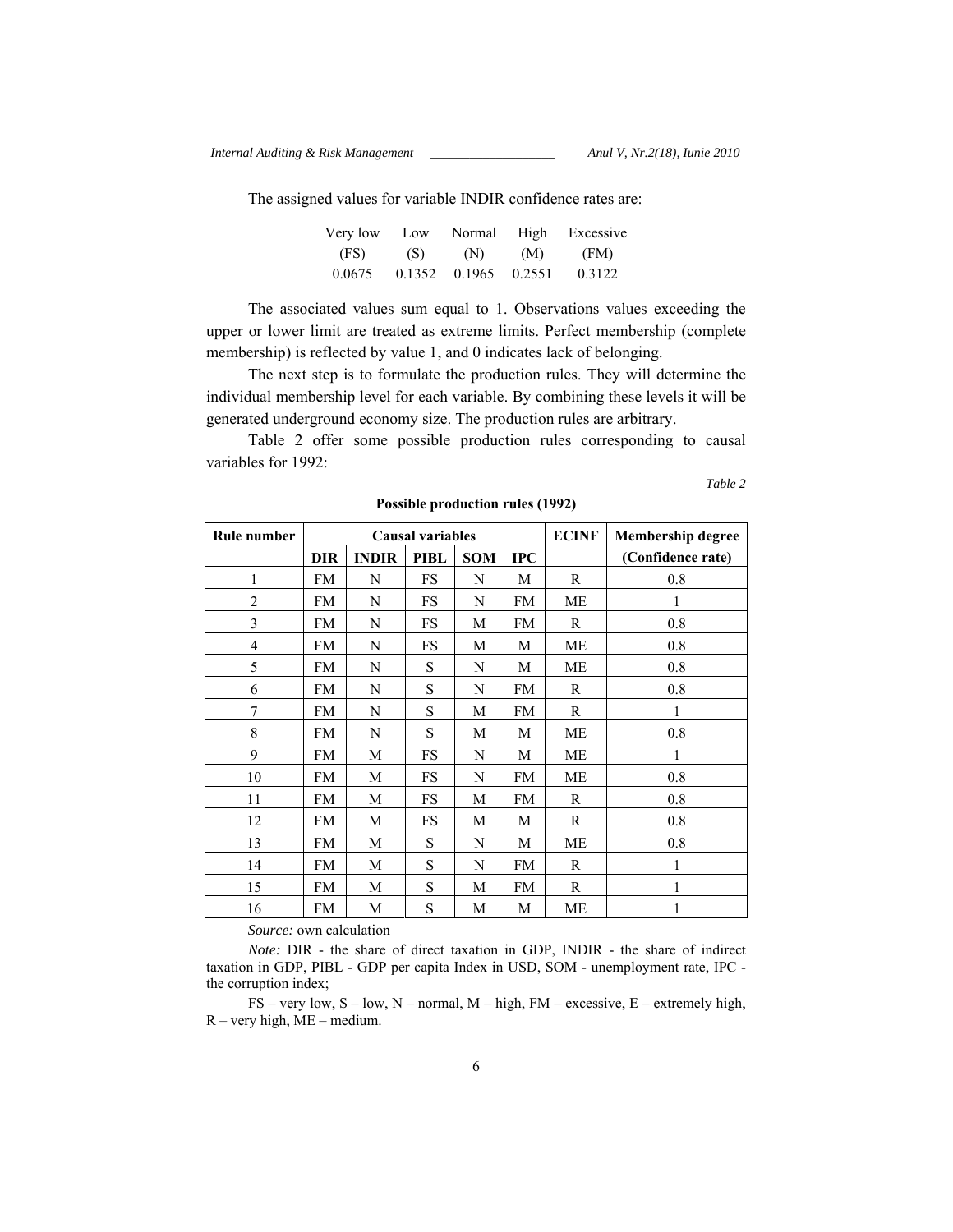The rules interpretation was made by using "if-then" criterion. According to rule 1, "if the share of direct taxation in GDP is excessive and the share of indirect taxation in GDP is normal (general taxation rate is high) and GDP per capita index is very low and unemployment rate is normal and the corruption index is high then the underground economy is very high". The other rules were interpreted in the same manner. There are similar rules for each year analyzed, not exposed in these pages because the analysis is too wide. I think this fact does not affect the understanding and the relevance of the proposed approach results.

The last column of Table 2 represents the confidence rates associated to underground economy, according to the intensity of the related rule. The personal intuition and trial are involved. For example, rule 1 suggests that underground economy is not perfectly associated with level "very high". It suits this level in a proportion of 80 percents.

The last phase was to write the numerical series related to variable ECINF (underground economy). For this reason I assigned the following values (subjective values) to membership levels referred to underground economy:

- extremely high:  $E = 0.5$ ;
- very high:  $R = 0.35$ ;
- medium:  $ME = 0.20$ ;
- $-$  low:  $S = 0.10$ :
- very low:  $FS = 0.05$ .

I mentioned again that these values choice was arbitrary. Assigning other values to membership levels, the related underground economy values will be changed.

Table 3 presents some processed information obtained by using fuzzy operators MIN and MAX:

*Table 3* 

|             |            | o            |                  |                |              |                   |              |
|-------------|------------|--------------|------------------|----------------|--------------|-------------------|--------------|
|             |            |              | Causal variables | Minimum causal |              |                   |              |
| Rule number | <b>DIR</b> | <b>INDIR</b> | PIBL             | <b>SOM</b>     | $_{\rm IPC}$ | variables value * | <b>ECINF</b> |
|             | FM         | N            | FS               | N              | М            | 0.026986          | R            |
| 2           | FM         | N            | FS               | N              | FM           | 0.038350          | MЕ           |
| 3           | FM         | N            | FS               | М              | FM           | 0.030680          | R            |
| 4           | FM         | N            | FS               | M              | М            | 0.026986          | MЕ           |
|             | FM         | N            | S                | N              | М            | 0.026986          | <b>ME</b>    |
| 6           | FM         | N            | S                | N              | FM           | 0.030680          | R            |
|             | FM         | N            | S                | М              | FM           | 0.038350          | R            |

**Setting underground economy size (ECINF)**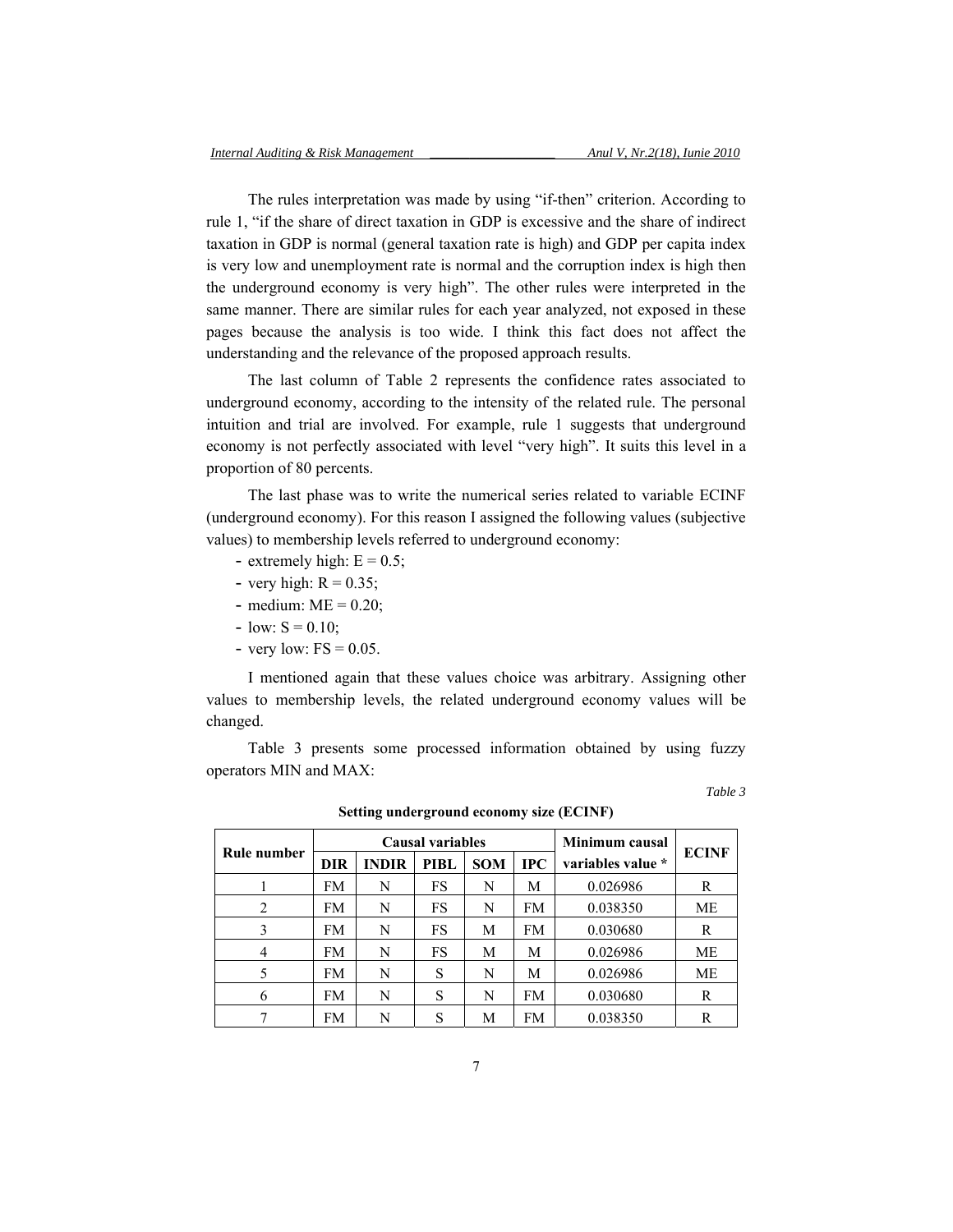|             | Causal variables |              |      |            |            | Minimum causal    |              |
|-------------|------------------|--------------|------|------------|------------|-------------------|--------------|
| Rule number | <b>DIR</b>       | <b>INDIR</b> | PIBL | <b>SOM</b> | <b>IPC</b> | variables value * | <b>ECINF</b> |
| 8           | FM               | N            | S    | M          | М          | 0.026986          | ME           |
| 9           | FM               | M            | FS   | N          | М          | 0.033732          | МE           |
| 10          | FM               | M            | FS   | N          | <b>FM</b>  | 0.030680          | <b>ME</b>    |
| 11          | FM               | М            | FS   | М          | FM         | 0.030680          | R            |
| 12          | FM               | М            | FS   | М          | М          | 0.026986          | R            |
| 13          | FM               | M            | S    | N          | M          | 0.026986          | МE           |
| 14          | FM               | М            | S    | N          | FM         | 0.038350          | R            |
| 15          | FM               | M            | S    | M          | FM         | 0.038350          | R            |
| 16          | FM               | M            | S    | М          | M          | 0.033732          | ME           |

*Source*: own calculation

\* represents MIN function values multiplied with confidence rate.

# **4. Estimating Romanian underground economy**

I calculated the maximum value recorded by variable ECINF (for the year 1992) on each membership level, as follows:

- Level R (very high): max (0.026986, 0.030680, 0.030680, 0.038350,  $0.030680, 0.026986, 0.026986, 0.038350 = 0.038350;$
- Level ME (medium): max (0.038350, 0.026986, 0.026986, 0.026986,  $0.033732, 0.030680, 0.026986, 0.033732) = 0.038350.$

These maximal values were multiplied with confidence rates values corresponding to underground economy.

|     |          | Level Maximal value Membership level value |
|-----|----------|--------------------------------------------|
| R   | 0.038350 | 0.35                                       |
| ME. | 0.038350 | 0.20                                       |

Finally, I determined the size of underground economy corresponding to year 1992 (as a share of GDP):

$$
\frac{0.038350 \times 0.35 + 0.038350 \times 0.20}{0.038350 + 0.038350} = 0.275
$$

In 1992 romanian underground economy represented 27.5% from official GDP.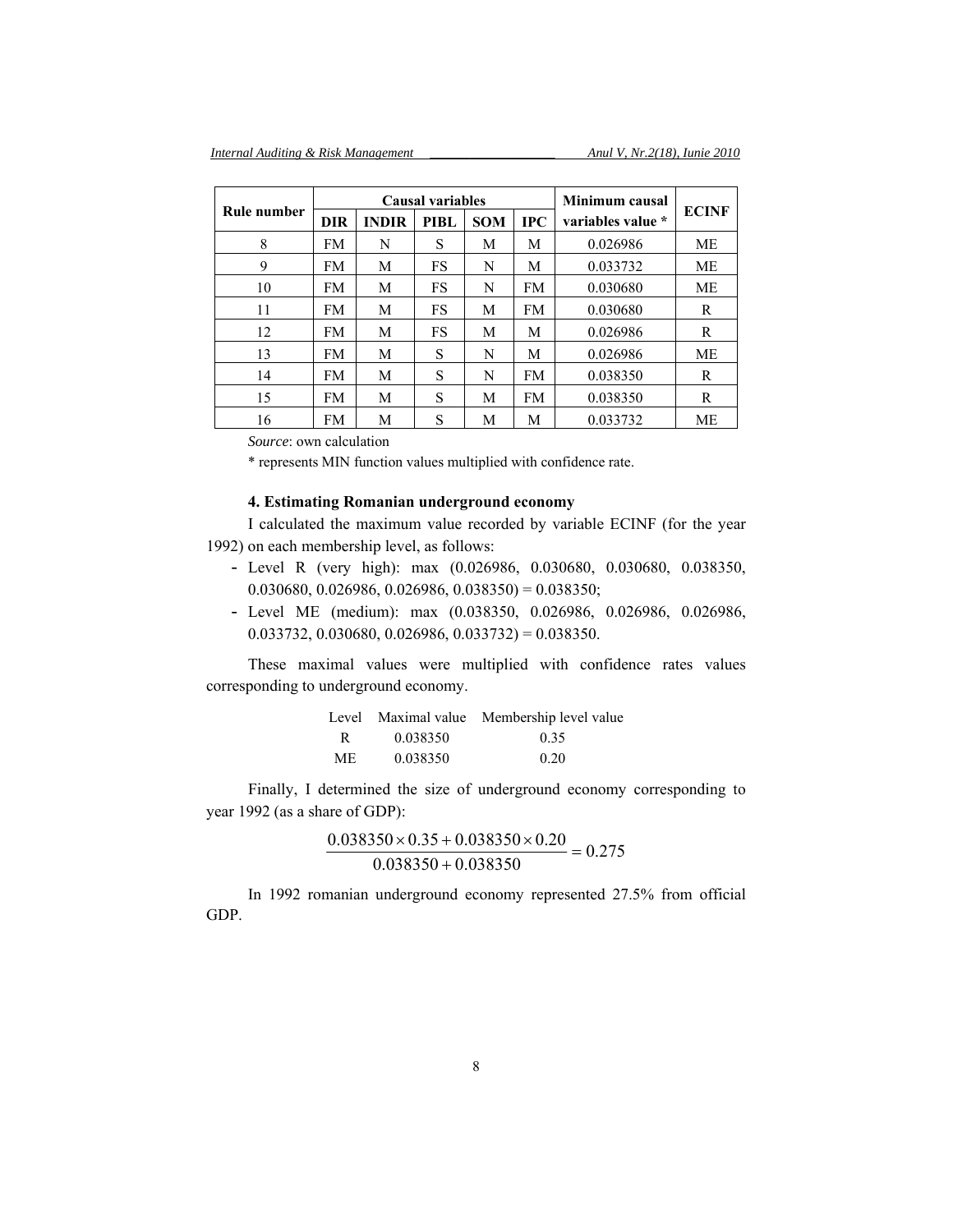

This working procedure has been applied to all years of the analyzed period. Summary results are presented in Figure 1.

**Figure 1** – *Romanian underground economy evolution using a fuzzy model Source:* own calculations

33.76% is the average value of underground economy in Romania in the period review.

### **5. Conclusions**

No one can sustain that a method or a model is better than other. No one can determine which methods provide the best solution, the best value or the highest confidence degree for underground economy size estimation. Why not? The nature of underground economy stays uncertain itself. However, I believe that fuzzy technique presented here may be an acceptable alternative to regression equations analysis.

Due to its clandestine or hidden nature, underground economy measurement is an uncertain and difficult matter. The fragility of methods, lack of measuring instruments and also the inherent of phenomenon nature make it difficult to use both quantitative and qualitative analysis, giving only approximations and uncertain figures. The question is if these values may be consider being normal for our country economy or exceeding the limits and endanger very seriously our national economy. The answer is given by international comparisons with similar economic structure countries.